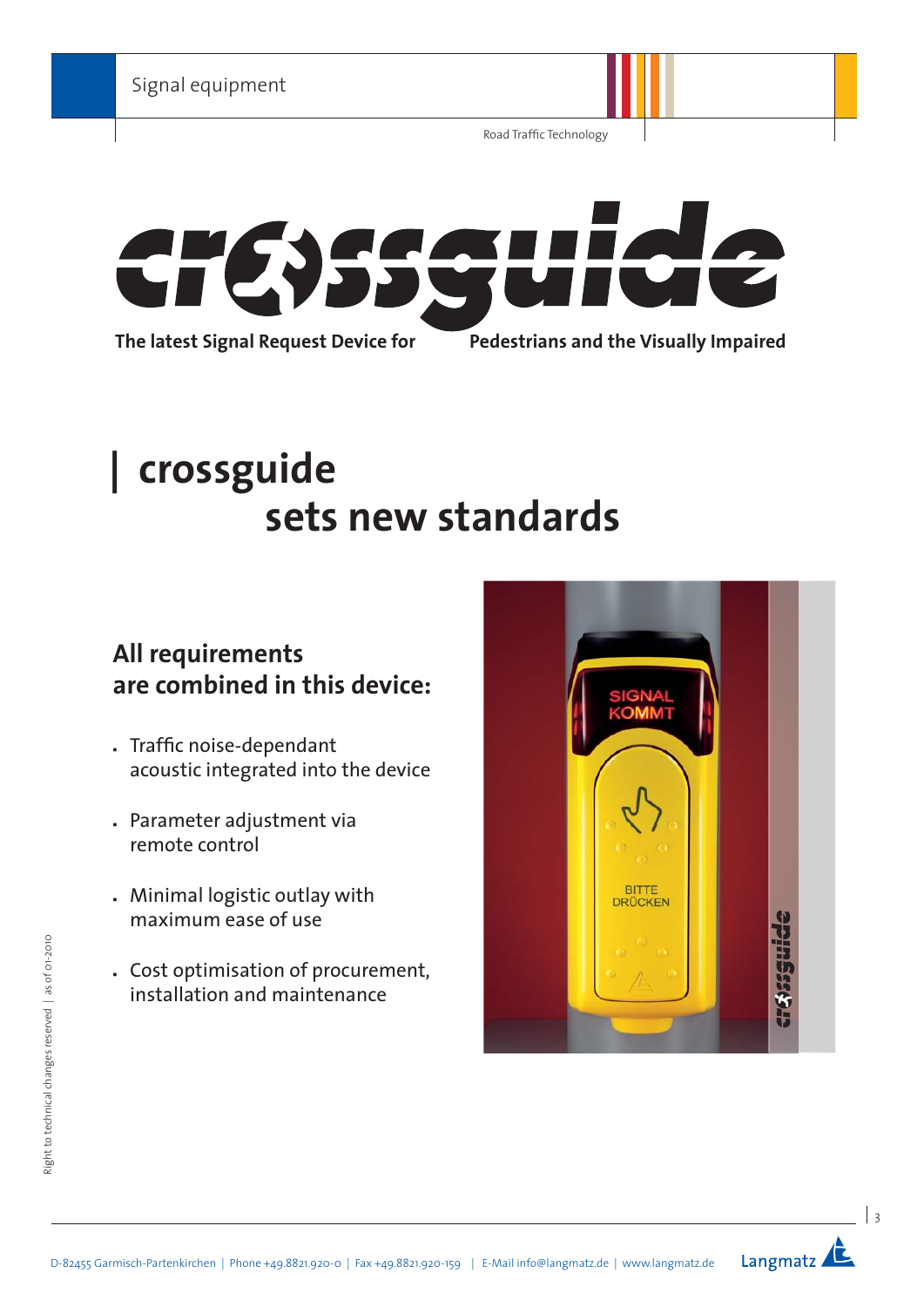

# Signal Request Device **crossguide** | for Pedestrians and the Visually Impaired

### General | Functions

| Parameter adjustment                 | All functions/parameters can be configured via<br>USB cable<br>serial cable or<br>Bluetooth via laptop                                                                                                                         |
|--------------------------------------|--------------------------------------------------------------------------------------------------------------------------------------------------------------------------------------------------------------------------------|
| Retrofitting<br>old equipment        | Old equipment can make use of the entire range of device functions optionally with two wires.<br>This mode can be only adjusted through the software, i.e. it is not necessary to buy a new device<br>with this parameter set. |
| Subsequent extension<br>of functions | The subsequent activation of functions is possible with a update of reprogramming of the device.<br>Advantage: In case of function extension, no exchange of devices is necessary                                              |
| Event memory<br>Error memory         | The device is equipped with different memory modules.<br>• All changes made to the device are stored in the event memory with the ID code of the respective<br>processor.                                                      |
| Saving<br>Copying                    | Frequently used parameter settings can be saved and copied.                                                                                                                                                                    |
| Real-time clock                      | If required, the devices can be equipped with a gold cap buffered real-time clock.                                                                                                                                             |
| <b>BUS-System</b>                    | The device is already prepared to connect a BUS system interface to enable the use of this technol-<br>ogy in future.                                                                                                          |

All special functions are equipped in the device as standard and can be configured by software. The activation of the special functions can be made by entrances which are freely to define and outputs.

# Pedestrians | Functions

| Signal request       | Large surtace sensor<br>• Large surface push-button with two potential-free micro switches |
|----------------------|--------------------------------------------------------------------------------------------|
| Optical reply signal | LED, light strenght 3000 mcd                                                               |

# Pedestrians | Special functions

| Acoustic request                   | The large surface push-button and/or vibrating push-button can be equipped with a short acoustic |
|------------------------------------|--------------------------------------------------------------------------------------------------|
| acknowledgement                    | acknowledgement signal, which is activated when a button is pushed.                              |
| Potential-free sensor<br>operation | Internal logic for potential-free sensor operation                                               |

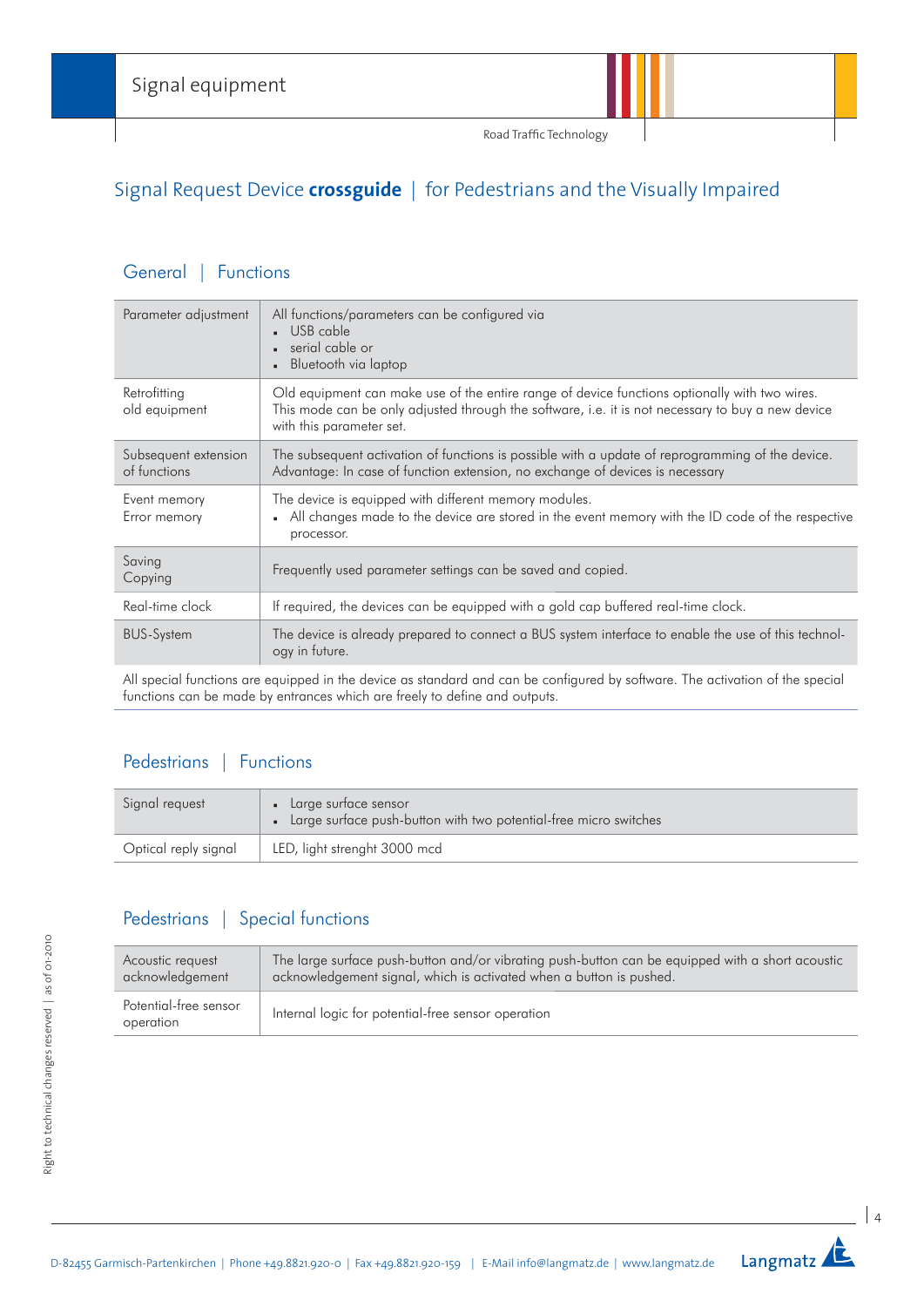Road Traffic Technology

# Signal Request Device **crossguide** | for Pedestrians and the Visually Impaired

| Signal request                                      | Concealed push-button underneath the device, integrated into the crossing symbol                                                                                                                                                                                                                                                                                                                                                                                                  |
|-----------------------------------------------------|-----------------------------------------------------------------------------------------------------------------------------------------------------------------------------------------------------------------------------------------------------------------------------------------------------------------------------------------------------------------------------------------------------------------------------------------------------------------------------------|
| Tactile enabling                                    | Vibration module in connection with the crossing symbol underneath the device                                                                                                                                                                                                                                                                                                                                                                                                     |
| Acoustic enabling<br>• Traffic noise-<br>dependant  | Dependant on traffic noise - max. frequency up to 5 Hz<br>Volume: min. ca. 30 dB $(A)$ - max. ca. 85 dB $(A)$<br>• Sound can be selected, loaded and activated via software (standard 880 Hz, frequency range<br>500 Hz to 10 kHz)<br>Tuning of the amplification level possible in 1-dB steps from ca. -20 dB to ca. +20 dB per pas-<br>sage width<br>Maximal and minimal level can be adjusted in 1 dB steps from ca. 30 dB to ca. 85 dB<br>Individual adjustments are possible |
| Separate loudspeaker<br>• Enable signal             | The enable signal can be emitted in the direction of the passageway via a separate loudspeaker<br>should the surrounding conditions make this necessary (large passageways, very loud inner city<br>area). The loudspeaker is mounted at a height of approx. 2.50 m.                                                                                                                                                                                                              |
| Orientation signal<br>- Traffic noise-<br>dependant | Dependant on traffic noise - pecking noise standard, frequency arbitrary<br>Volume: min. ca. 30 dB $(A)$ - max. ca. 85 dB $(A)$<br>• Sound can be selected, loaded and activated via software (standard 880 Hz, frequency range<br>500 Hz to 10 kHz)<br>Minimal level can be increased in 5 dB steps from ca. 40 dB to ca. 55 dB<br>Fine tuning of the amplification level possible in 1-dB steps from ca. -20 dB to ca. +20 dB<br>Individual adjustments are possible            |
| Crossing symbols                                    | According to DIN 32981, complete as sub-package                                                                                                                                                                                                                                                                                                                                                                                                                                   |

# Visually Impaired | Functions

| Visually Impaired   Special Functions |  |
|---------------------------------------|--|
|                                       |  |

| <b>Acoustic</b><br>• Night time<br>mode                           | Orientation, enable, acoustic orientation and/or vibration signals can be turn off at night. Every<br>signal can be turn off individually in 1 dB steps from 0 to 30 dB -<br>or optional, can be activated using an internal clock                               |
|-------------------------------------------------------------------|------------------------------------------------------------------------------------------------------------------------------------------------------------------------------------------------------------------------------------------------------------------|
| Acoustic<br>• Night time<br>reduction                             | For orientation and/or enable signals, can be reduced in 10, 15 or 20 dB steps - optional, can be<br>activated using an internal clock                                                                                                                           |
| Flashing green light                                              | Various functions can be activated:<br>• Flashing mode followed by an acoustic signal<br>• Frequency can be doubled - i.e. from 10 Hz to 20 Hz<br>Different sound can be selected                                                                                |
| Synchronisation of<br>signalling devices for<br>blind pedestrians | The devices can be connected to each other; this makes it possible to activate the enable signal<br>and vibrator without integrating the control unit. The number of cycles, for which the enable signal/<br>vibration should be active, can also be configured. |
| Signal duration                                                   | The duration of the acoustic enable signal and vibrator can be configured manually in seconds.                                                                                                                                                                   |